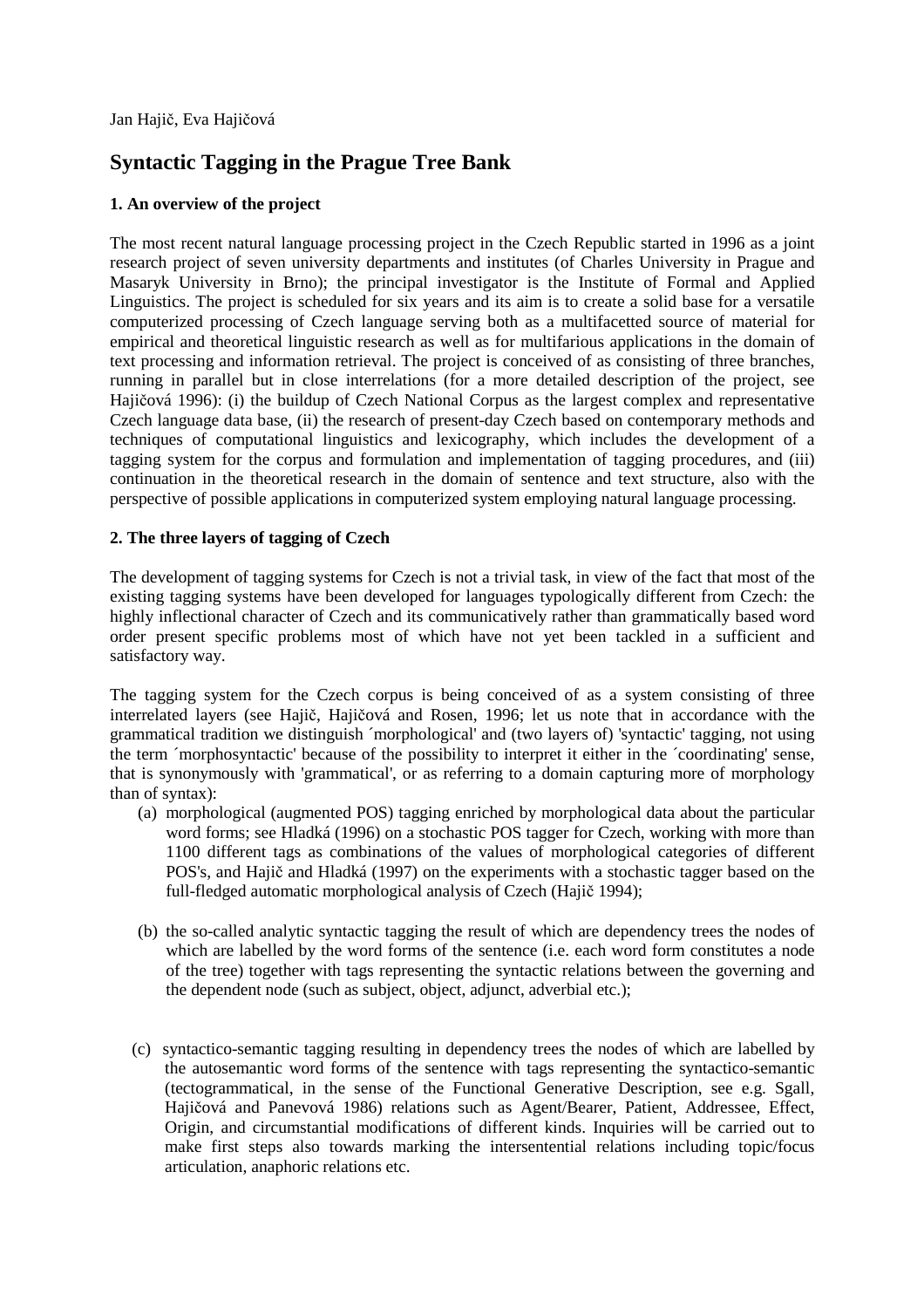## **3. The analytic layer and the repertory of its relations**

In the present contribution we concentrate on characterizing the second layer, namely the analytic syntactic tagging, with some hints how the third level, the tectogrammatical tagging should look like.

### 3.1 Tools for tagging

In the first phase of the research we have proposed the repertory of the tags for the analytic syntactic tagger and we have developed some tools contributing to a systematic and consistent tagging of the first sample; this sample has been tagged manually, only with the help of a software (MS Windows based) tool for tree manipulation. However, one of the intermediate aims is to develop a semiautomatic procedure based on the parser derived from the error-checking syntactic procedures of protype of the grammar checker for Czech (see e.g. Kuboň and Plátek, 1993). Possibilities will also be investigated to induce some idiosyncratic syntactic properties of particular words such as valency of verbs from the texts (annotated as well as raw) of the corpus (Böhmová, in prep.).

### 3.2 Characterization of the analytical level

The analytic level can be characterized as follows:

- (a) each word and a punctuation mark is represented by a single node,
- (b) no nodes are added except for the root of the tree (and some clearly specified exceptions, such as particles *-*ň*, -s* orthographically attached to the preceding word without a blank, as an ending, eg.  $tys = ty$  (you) + *s* (-'*jsi*', are);
- (c) the resulting representation is a dependency tree, in which edges (links) are explicitly labeled (by means of the tags attached to the dependent member of the dependency pair)
- (d) non-projectivity is allowed.

The tags with each node of the resulting tree on the analytic syntactic level consist of three parts:

- (i) the lexical part (word form),
- (ii) the morphological tag (see the works quoted above for the shape of these tags),
- (iii)the syntactic tag (name of the dependency link, see point (d) above).

Note: For the reasons of transparency, in our illustrations throughout this paper we do not include into the tags the morphological parts of them.

#### 3.3 Illustration

The above-given characteristics can be illustrated by the tree (Fig. 1) for the Czech sentence (1) (taken from our corpus); we give a literal English translation under each example.

(1) Že bude zle, bylo jasné hned.

that it-will-go wrong was clear immediately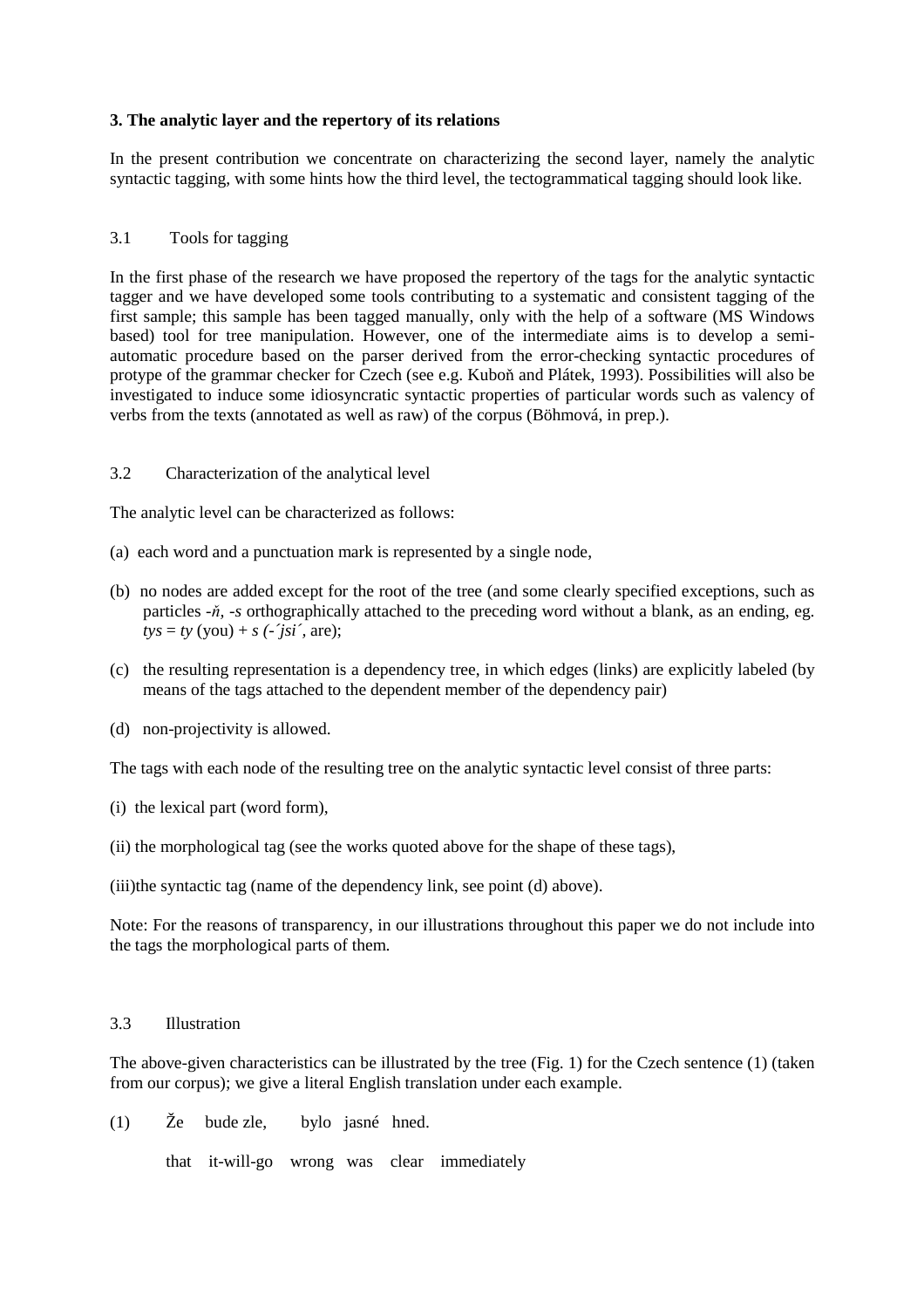

3.4 The repertoire of analytic tags

At this stage of tagging, the following classification of analytic functions has been made (the abbreviations given below are also used in the examples of trees in Sect. 3.5):

- Pred the predicate of the main clause (also the copula), see Fig. 2
- Sb subject, see Fig. 3
- Obj object, without distinguishing a direct and indirect object and the so-called 'second' object *(zvolili ho p*ř*edsedou* [lit.: they elected him chairman])
- Atr attribute, see Fig. 4
- Adv different kinds of adverbials (for some specific cases see below)
- Atv complement; the following convention is used: the Atv is represented as depending on the verb (with the label AtvV, see Fig. 5) if the Atv is related to a deleted member (eg. *p*ř*išel bos* '(he) came barefooted'); in other cases the Atv is represented as depending on another member of the sentence (on subject, see Fig. 6, on a direct object *with p*ř*ivedli ho ran*ě*ného* '(they) brought him wounded', on an indirect object with *dali mu to ješt*ě *spícímu* '(they) gave to-him it still sleeping', on an adverbial with *psal tím perem už rozbitým* '(he) wrote (with) that pen already broken') because its syntactic dependency on the verb of the given clause can be easily derived later, during the transition to the tectogrammatical level
- Pnom a predicate noun *(Jirka je šachista* 'George is chess-player') or adjective *(Jirka je nemocný*  'George is ill), see Fig. 7;
- ExD a node the governor of which is deleted (the governor is not present in the surface shape of the sentence, eg. a noun in a non-verbal sentence in a headline, or in a coordination with deletion, see Fig.9); in the tree, such a node "hangs" on the governing node of the deleted node, i.e. one step higher than it would be in the corresponding TR.

For cases, in which the syntactic relation is ambiguous to such an extent that it cannot be decided upon even if a broader context is taken into account, the annotators have at their disposal the following "double" labels (they can make a decision as for which relation they would prefer and denote this by the order of the component of the label; the preferred relation is denoted by the first part):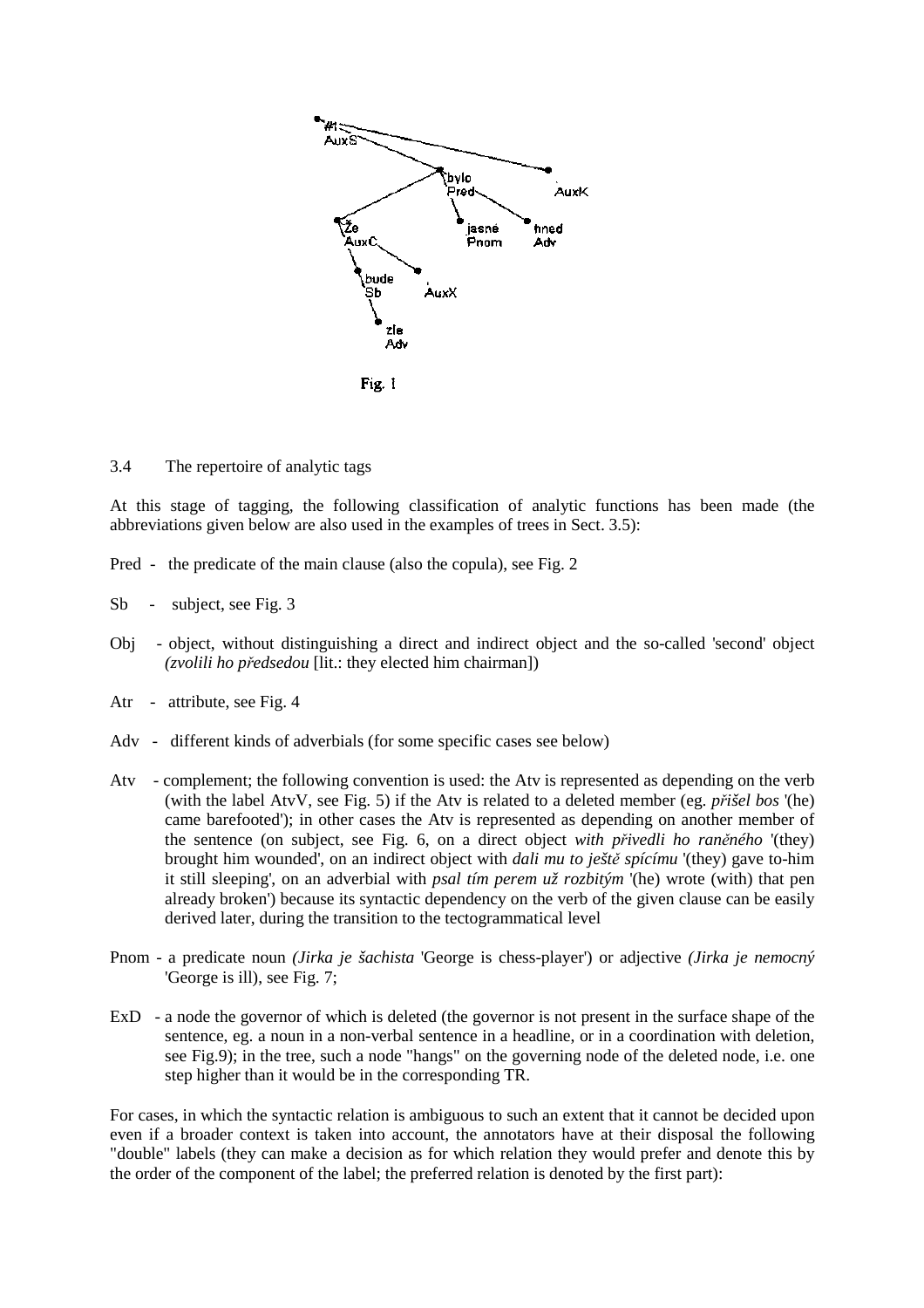ObjAtr, AtrObj (the node is represented as depending on the noun, since the verb can be easily identified), eg. the notorious cases of the so-called PP-attachment such as *koupil boty pro kluka* '(he) bought shoes for boy'

AdvAtr, AtrAdv (with a similar choice possible as above)

AtrAtr (with a dependency relation to the leftmost of the competing nouns)

Functional (auxiliary) words and punctuation marks are labeled in the following way:

- AuxV the auxiliary verb *být* 'to-be' in the future tense forms, in passive and in conditional (see Fig. 8)
- AuxT the particle *se* with reflexiva tantum, eg. *smát se* 'to-smile'
- AuxR a reflexive particle that cannot be classified as an object (eg. with reflexive passives as *tento d*ů*m se stav*ě*l p*ě*t let* 'this house was-built five years'
- AuxC a subordinate conjunction
- AuxO a 'demonstrative' word
- AuxP a preposition
- AuxZ a focalizer
- AuxY a secondary part of a complex connecting expression, eg. *bu*ď 'either' in cooccurrence with the primary *(a)nebo* 'or'
- AuxX a comma
- AuxG a dash or a bracket
- AuxK the punctuation mark at the end of the sentence (fullstop, question mark, exclamation mark, semicolon); this symbol is represented as depending on the root of the tree (i.e. in prototypical cases, as a right-hand sister of the main predicate of the sentence)

AuxS - the added root of the tree

Coordination (see Fig. 9) is incorporated into the dependency structure in a specific way: the node for the coordinating conjunction (representing the whole coordinated structure) has the syntactic function Coord and the individual coordinated members are labeled according to the syntactic position of the structure in the sentence with the suffix Co attached to the label of that syntactic function (eg. Sb Co, Pred\_Co, etc.). Similar conventions concern apposition and parenthesis.

Phraseological complexes do not carry specific labels; their inner structure is analyzed in the same way as with regular syntagms.

Other conventions concern the way in which we represent the relations between nouns and prepositions, the auxiliaries within verbal complex forms, the attachment of dependent clauses etc. The main principle we have tried to observe was not to loose any piece of information that would be relevant for the (perspective) transition to the third layer of tagging and for the use of the annotated corpus in general.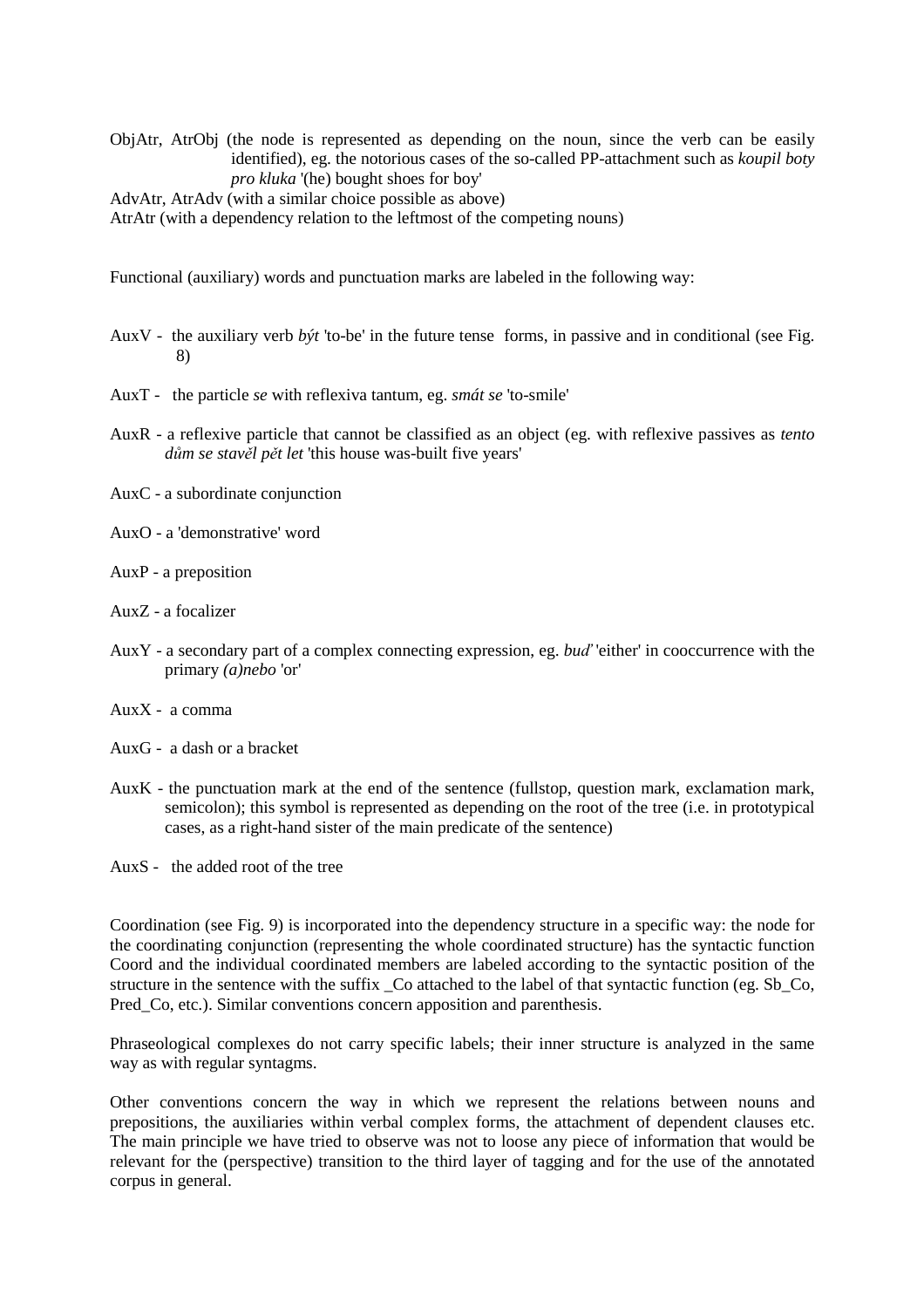3.5 Examples

To illustrate the classification of analytic functions and the conventions used for handcrafted tagging, we present here some examples of analytic trees. We give first the original Czech sentence with English glosses, and then the analytic tree with nodes labeled with lexical units and punctuation marks and analytic functions.

(2) Pekař peče housky.

Baker bakes bagels



Fig. 2

(3) Kniha byla přeložena.

book was translated



Fig. 3

(4) Dům, který je drahý, si nekoupíme. House, which is expensive, ourselves we-will-not-buy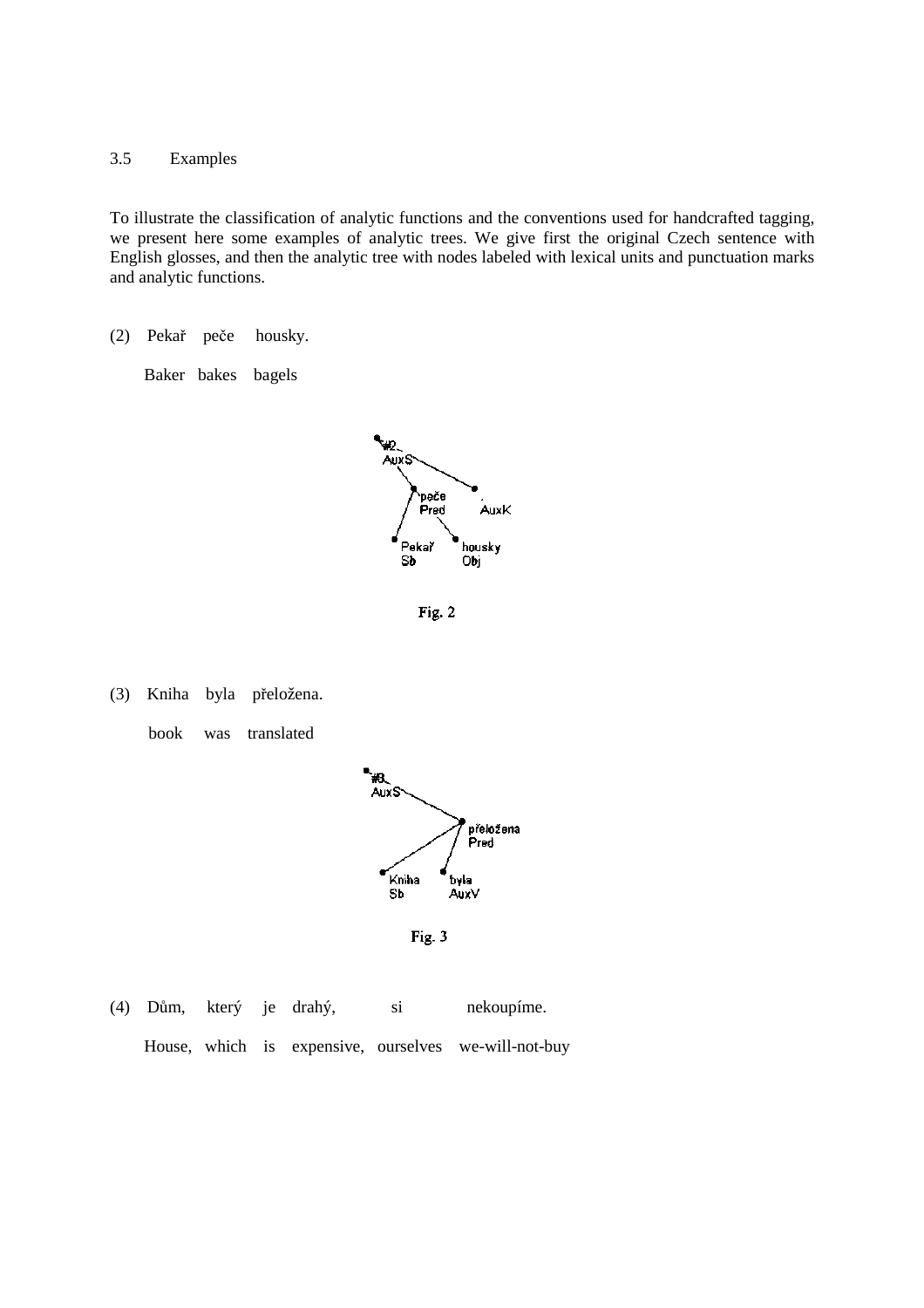

 $(5)$  Má uvařeno.

He-has cooked



Fig. 5

(6) My jsme přišli tři.

came three we are



Fig. 6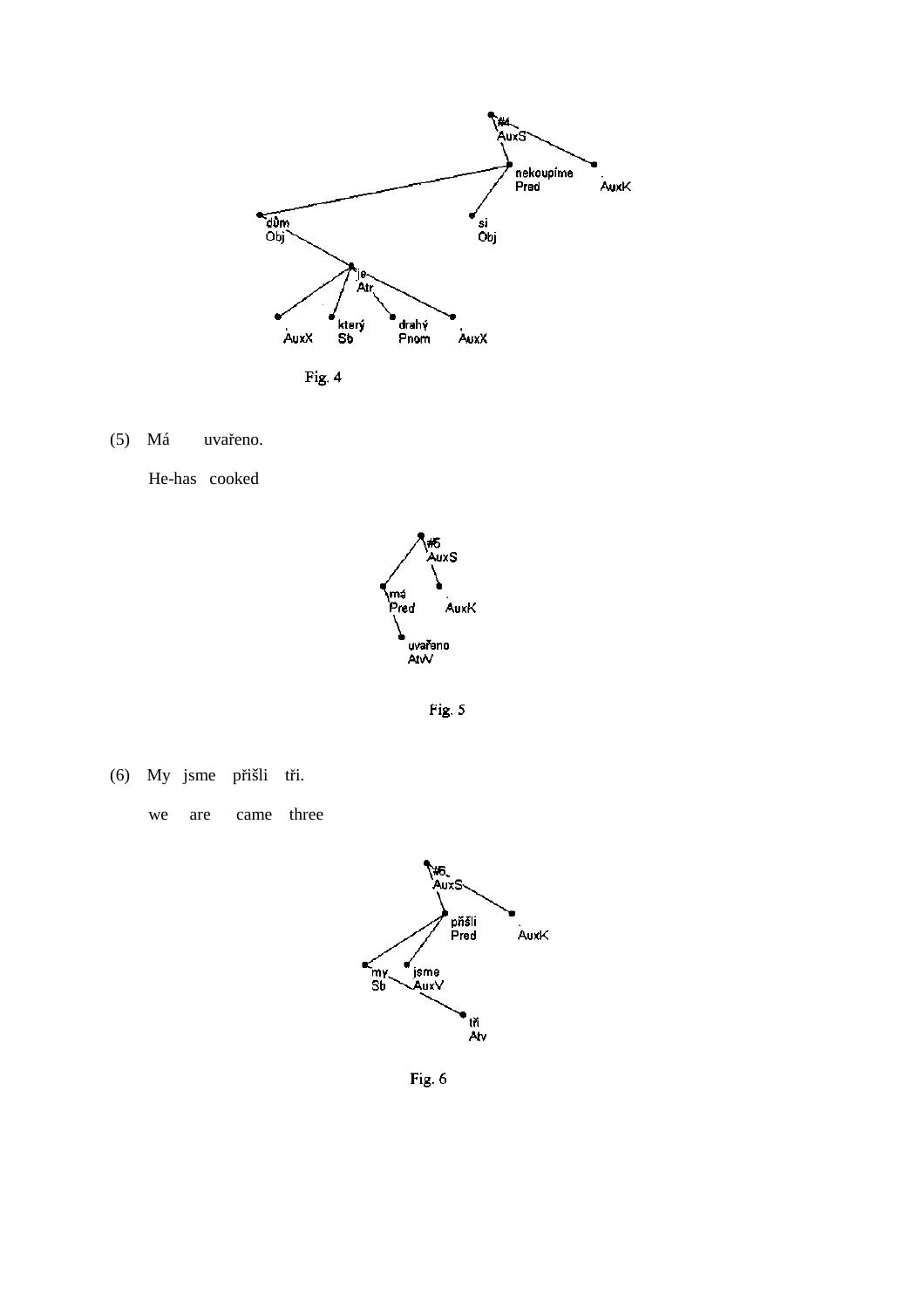(7) Bazén byl již napuštěn.





Fig. 7

(8) Směl by být zapsán. he-allowed would-be to-be enrolled



Fig. 8

(9) Petr pracuje dobře, ale Pavel špatně. Peter works well, but Paul badly.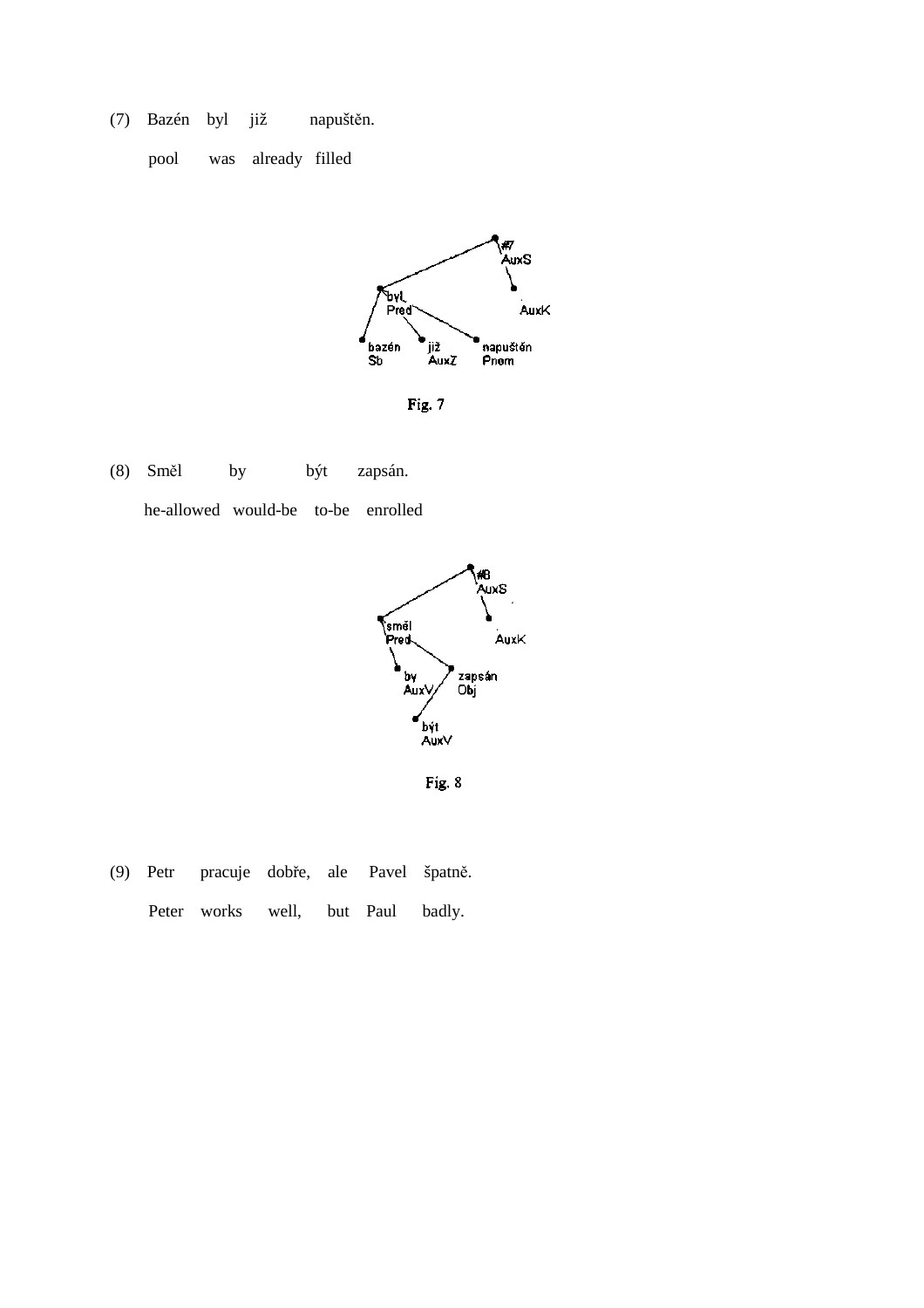

Fig. 9

## **4. Transition to the tectogrammatical level**

4.1 Introductory remarks

As we have remarked above, the repertory of the analytic syntactic tags and the tagging procedure is conceived in view of the transition from this layer to the third layer of tagging resulting in tectogrammatical representations (TR's). The form of these representations is conceived of in accordance with the theoretical assumptions of FGD (for a detailed treatment, see Sgall et al. 1986); the formulation of the transition from the analytic to the tectogrammatical level can also use with a great advantage the material prepared by the members of the Institute for their previous project of syntactic analysis of Czech (Panevová et al. 1976).

## 4.2 Characterization of the third level of tagging

The structural annotations of the third layer of tagging are distinguished from the second, analytical level, by the following points:

- (a) auxiliary nodes of the analytical level are deleted, only meaningful words are represented by a node of their own
- (b) nodes can be added (to "restore" surface deletions)
- (c) analytic functions are replaced by tectogrammatical functions (such as Actor/Bearer, Patient, Addressee, Origin, Effectum, different kinds of Circumstantials)
- (d) at least some basic features of the information structure of the sentences (Topic-Focus Articulation) will be added
- (e) coreference relations will be specified.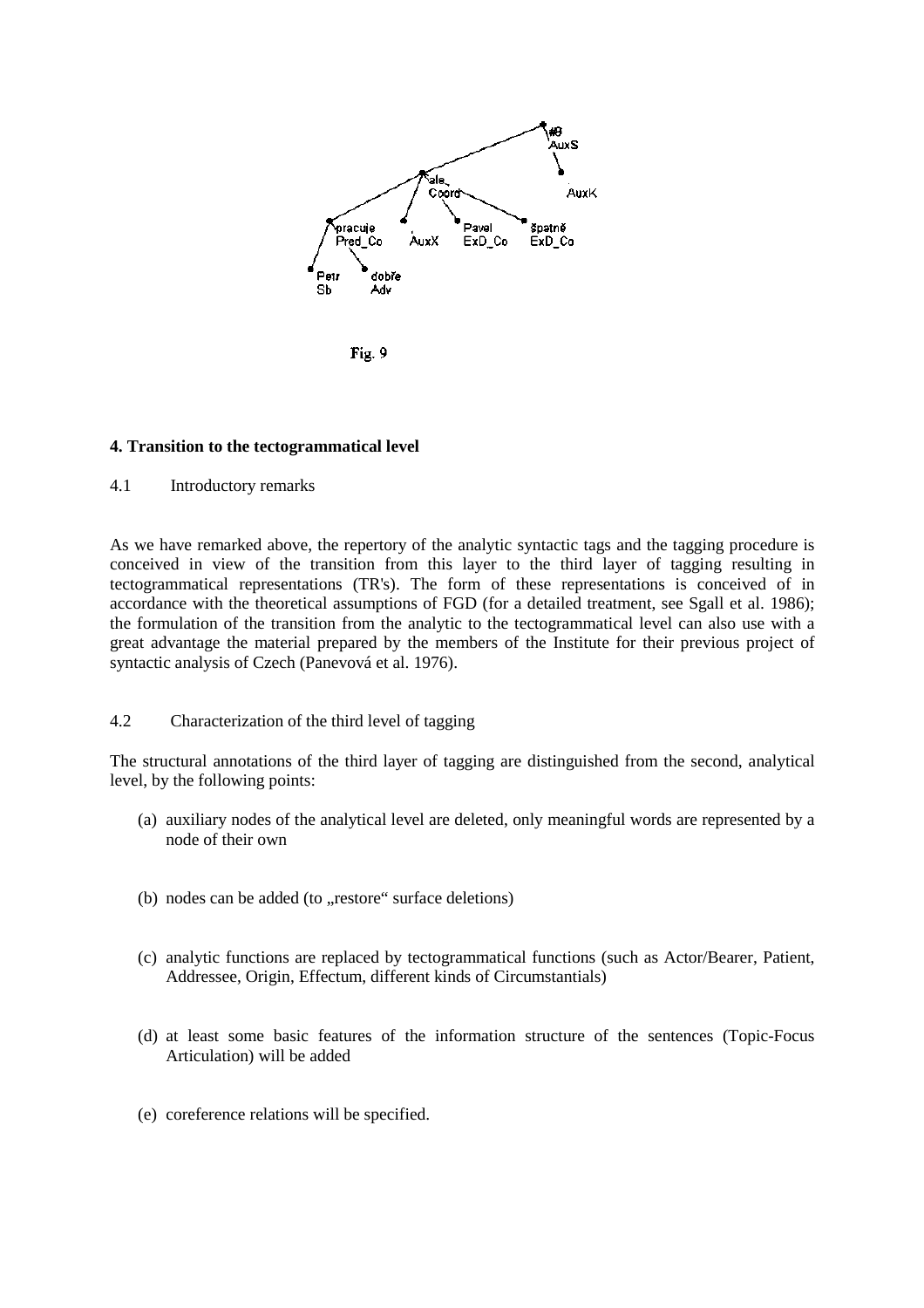#### 4.3 Illustrations

In order to demonstrate some of the features of TR's in comparison with the analytic trees, we adduce in Figures 2' through 8' the tectogrammatical counterparts of the trees given above for sentences (2) through (8); since in the Functional Generative Grammar the relation of coordination is understood as a third dimension of the representation, different from the dependency relation, we give the TR of (9) in the form of a bracketted linear representation in (9'). The nodes in the TR's are labeled with (simplified) complex symbols consisting of the lexical meaning (represented in our examples by an (underlined) English word corresponding to the meaning of the Czech original), of a set of grammatical meanings (such as meanings of tenses and modalities with verbs, determination and number with nouns), and the name of the given tectogrammatical relation.



Fig. 3'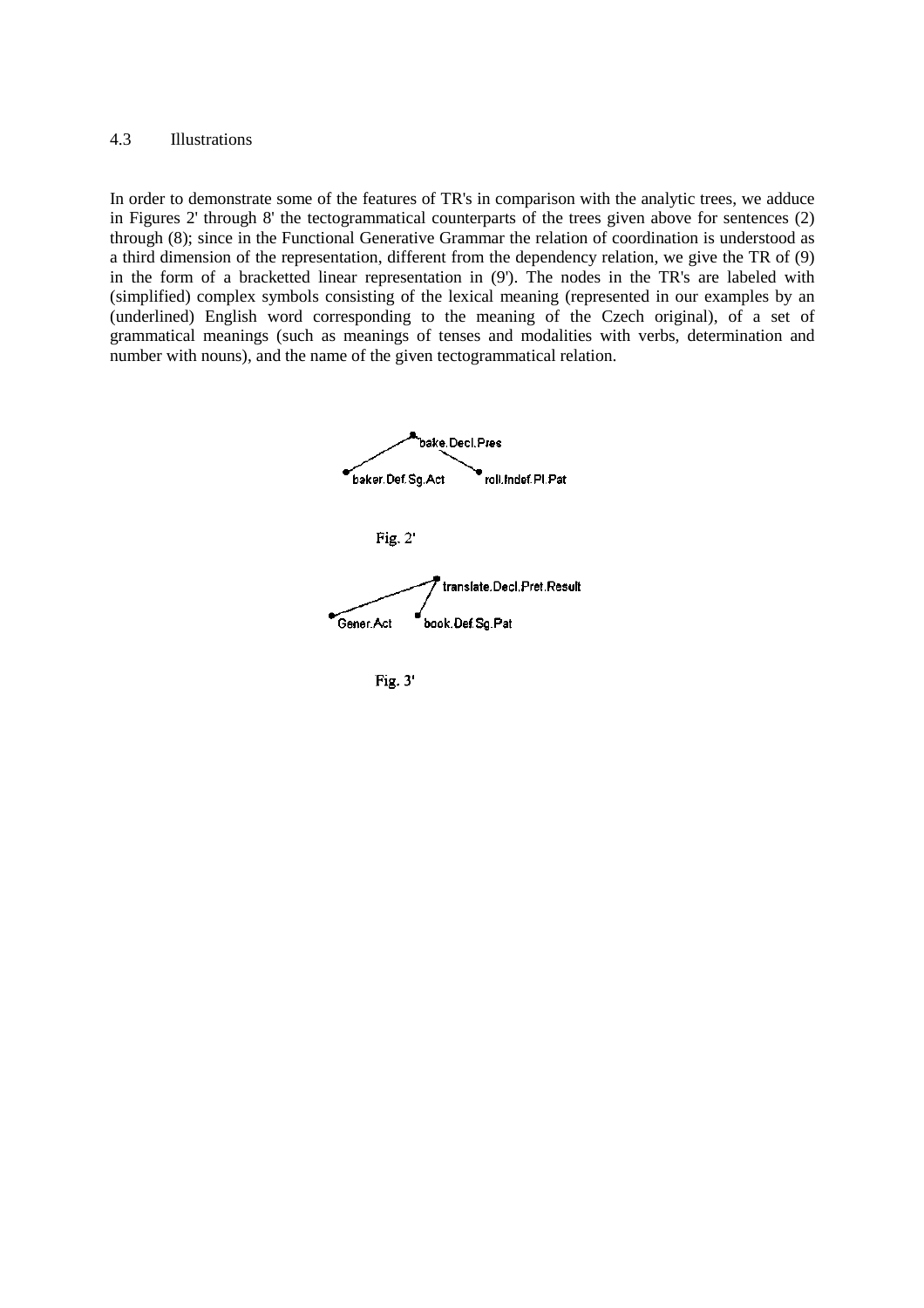

Fig. 8'

# (9') ((Peter.Sg) Act work.Decl.Pres (Mannerwell) (Paul.Sg) Act

work.Decl.Pres (Mannerbadly))Advers